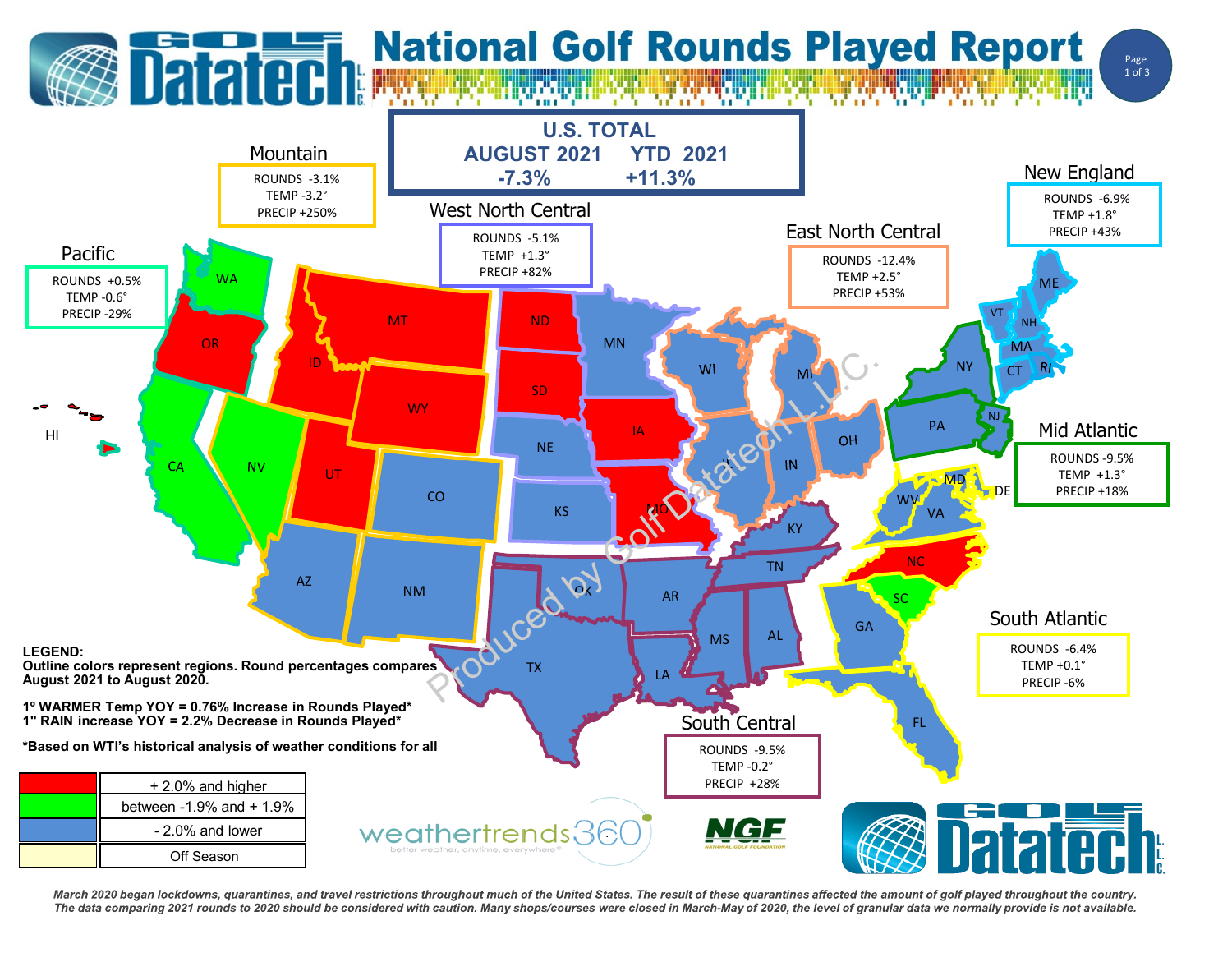## **Datated National Golf Rounds Played Report**

**AUGUST 2021**

|                           | AUG.     | <b>YTD</b> |                           |          |                  |                       | AUG.                 | <b>YTD</b> |
|---------------------------|----------|------------|---------------------------|----------|------------------|-----------------------|----------------------|------------|
| <b>PACIFIC</b>            | 0.5%     | 25.9%      |                           |          |                  | <b>SOUTH ATLANTIC</b> | $-6.4%$              | 7.4%       |
| CA                        | $-1.1%$  | 26.6%      |                           | AUG.     | <b>YTD</b>       | DE, DC, MD            | $-13.0%$             | 7.3%       |
| Los Angeles               | $\star$  |            | <b>UNITED STATES</b>      | $-7.3%$  | 11.3%            | Washington/Baltimore  | $\star$              |            |
| <b>Orange County</b>      |          |            | <b>Public Access</b>      | $-6.9%$  | 13.0%            | <b>FL</b>             | $-13.9%$             | 5.1%       |
| Palm Springs              |          |            | Private                   | $-9.3%$  | 5.1%             | Jacksonville          |                      | $\star$    |
| Sacramento                |          |            |                           |          |                  | Orlando               |                      |            |
| San Diego                 |          |            | <b>EAST NORTH CENTRAL</b> | $-12.4%$ | 14.3%            | Tampa                 |                      |            |
| San Francisco/Oakland     |          |            | IL                        | $-18.7%$ | 16.5%            | Palm Beach            |                      |            |
| HI                        | 26.2%    | 35.4%      | Chicago                   | $\star$  | $\star$          | Naples/Ft Myers       |                      |            |
| <b>OR</b>                 | 4.1%     | 15.1%      | IN                        | $-21.6%$ | $-2.1%$          | Miami/Ft.Lauderdale   |                      |            |
| Portland                  | $\star$  |            | MI                        | $-7.3%$  | 21.0%            | GA                    | $-11.1%$             | 3.0%       |
| <b>WA</b>                 | $-1.2%$  | 27.9%      | Detroit                   |          |                  | Atlanta               | $\star$              |            |
| Seattle                   |          |            | OH                        | $-11.8%$ | 14.6%            | <b>NC</b>             | 12.5%                | 18.4%      |
|                           |          |            | Cincinnati                |          |                  | Greensboro/Raleigh    |                      |            |
| <b>MOUNTAIN</b>           | $-3.1%$  | 5.6%       | Cleveland                 |          |                  | SC                    | $-1.3%$              | 16.3%      |
| AΖ                        | $-6.9%$  | 6.4%       | WI                        |          | $-4.9\%$ $4.9\%$ | Charleston            |                      |            |
| Phoenix                   | $\star$  |            |                           |          |                  | <b>Hilton Head</b>    |                      |            |
| CO                        | $-10.2%$ | $-3.8%$    |                           |          |                  | Myrtle Beach          |                      |            |
| Denver                    | $\star$  | $\star$    | <b>SOUTH CENTRAL</b>      | $-9.5%$  | 6.1%             | VA, WV                | $-8.0%$              | $-0.9%$    |
| ID, WY, MT, UT            | 3.8%     | 7.1%       | <b>AL</b>                 | $-7.2%$  | 10.8%            |                       |                      |            |
| NM                        | $-15.7%$ | 3.6%       | AR, LA, MS                | $-9.7%$  | 1.0%             | <b>MID ATLANTIC</b>   | $-9.5%$              | 16.2%      |
| <b>NV</b>                 | 0.0%     | 23.2%      | OK                        | $-33.1%$ | $-12.5%$         | <b>NJ</b>             | $-13.2%$             | 19.7%      |
| Las Vegas                 | $\star$  | $\star$    | KY, TN                    | $-2.4%$  | 14.6%            | <b>NY</b>             | $-10.7%$             | 13.1%      |
|                           |          |            | <b>TX</b>                 | $-8.9%$  | 6.4%             | New York City         | $\ddot{\phantom{0}}$ |            |
| <b>WEST NORTH CENTRAL</b> | $-5.1%$  | 5.7%       | Dallas/Ft. Worth          |          | $\star$          | PA                    | $-6.0%$              | 17.9%      |
| KS, NE                    | $-14.8%$ | 1.9%       | <b>Houston</b>            |          | $\star$          | Philadelphia          |                      |            |
| ND,SD                     | 6.0%     | 3.5%       | San Antonio               |          | $\star$          | Pittsburgh            |                      |            |
| MN                        | $-10.1%$ | 0.6%       |                           |          |                  |                       |                      |            |
| Minneapolis/St.Paul       | $\star$  |            |                           |          |                  | <b>NEW ENGLAND</b>    | $-6.9%$              | 11.5%      |
| IA, MO                    | 2.6%     | 13.9%      |                           |          |                  | CT, MA, RI            | $-6.6%$              | 6.4%       |
| <b>St Louis</b>           |          |            |                           |          |                  | <b>Boston</b>         |                      |            |
| <b>Kansas City</b>        |          |            |                           |          |                  | ME, NH, VT            | $-7.4%$              | 25.3%      |

The percentages represent the differences in number of rounds played comparing August 2021 to August 2020. For more information contact Golf Datatech **golfroundsplayed@golf-datatech.com** 

March 2020 began lockdowns, quarantines, and travel restrictions throughout much of the United States. The result of these quarantines affected the amount of golf played throughout the country. The data comparing 2021 rounds to 2020 should be considered with caution. Many shops/courses were closed in March-May of 2020, the level of granular data we normally provide is not available.